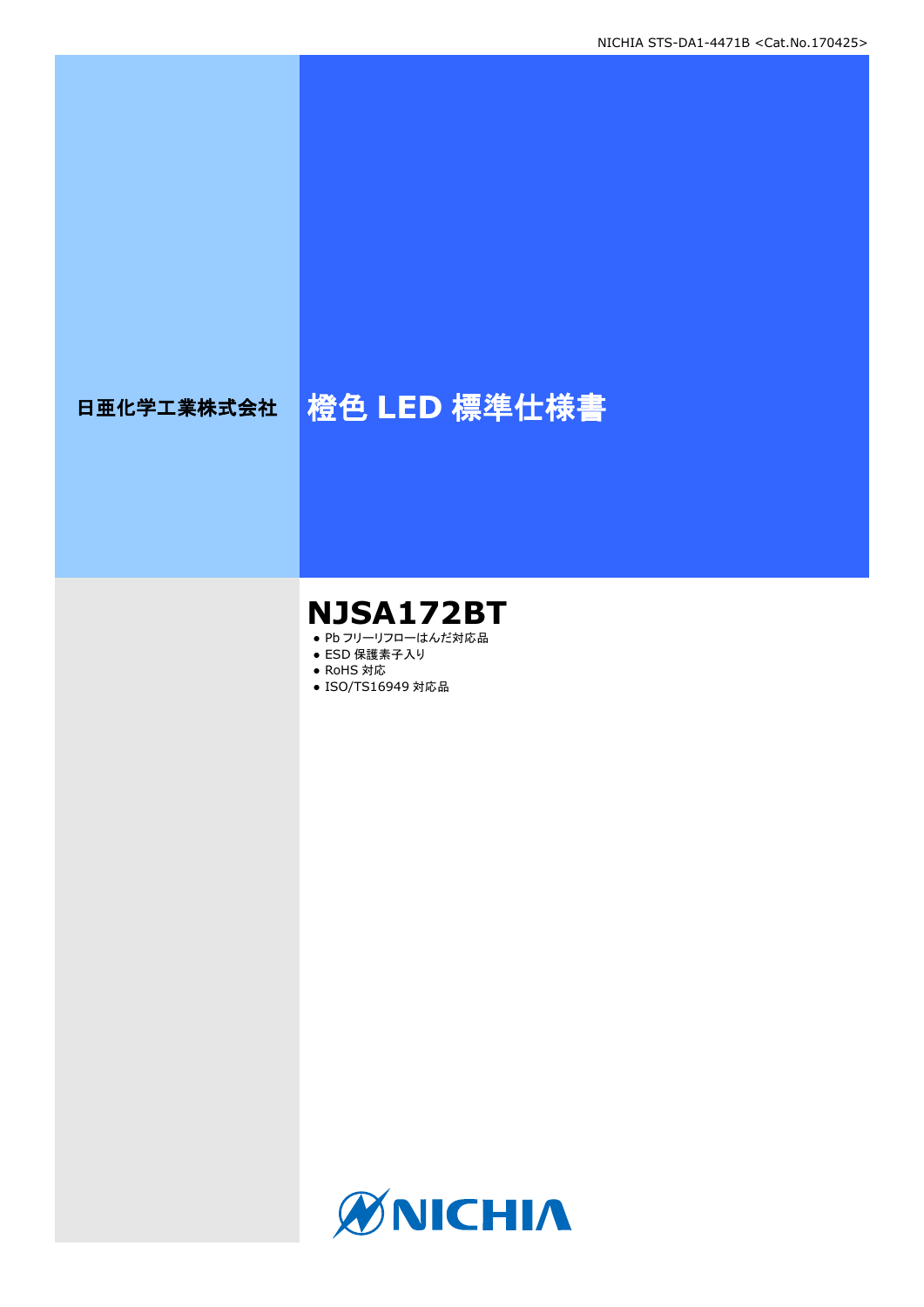## 規格

## (1) 絶対最大定格

| 項目        | 記号                           | 最大定格           | 単位 |
|-----------|------------------------------|----------------|----|
| 順電流       | ${\rm I}_{{\rm F}}$          | 450            | mA |
| パルス順電流    | $I_{\mathsf{FP}}$            | 900            | mA |
| 逆方向許容電流   | $\rm I_R$                    | 85             | mA |
| 許容損失      | $P_D$                        | 1.53           | W  |
| 動作温度      | ${\mathsf T}_{\textsf{opr}}$ | $-40 \sim 125$ | °C |
| 保存温度      | $T_{sta}$                    | $-40 \sim 125$ | °C |
| ジャンクション温度 |                              | 150            | °C |

\* T<sub>S</sub>=25°C での値です。

 $*$  I<sub>FP</sub> 条件は、パルス幅 10ms 以下、デューティー比は 10%以下です。

## (2) 特性

| 項目   |   | 記号                   | 条件            | 標準   | 最大                       | 単位   |
|------|---|----------------------|---------------|------|--------------------------|------|
| 順電圧  |   | $V_F$                | $I_F = 350mA$ | 3.1  | $\overline{\phantom{a}}$ |      |
| 光束   |   | $\Phi_{\rm v}$       | $I_F = 350mA$ | 100  | $\overline{\phantom{a}}$ | lm   |
|      | x |                      | $I_F = 350mA$ | 0.57 |                          |      |
| 色度座標 |   |                      | $I_F = 350mA$ | 0.42 |                          |      |
|      |   | $R_{\theta}$ JS real |               | 11.1 | 13.9                     |      |
| 熱抵抗  |   | $R_{\theta}$ JS el   |               | 7.7  | 9.6                      | °C/W |

\* Ts=25°C での値です。

\* 光束は、CIE 127:2007 に準拠した国家標準校正値と整合をとっています。

\* 色度座標は、CIE 1931 色度図に基づくものとします。

 $*$  熱抵抗  $R_{\theta}$ JS\_real は電力変換効率(ne=31%)を考慮した値です。JESD51 をご参照ください。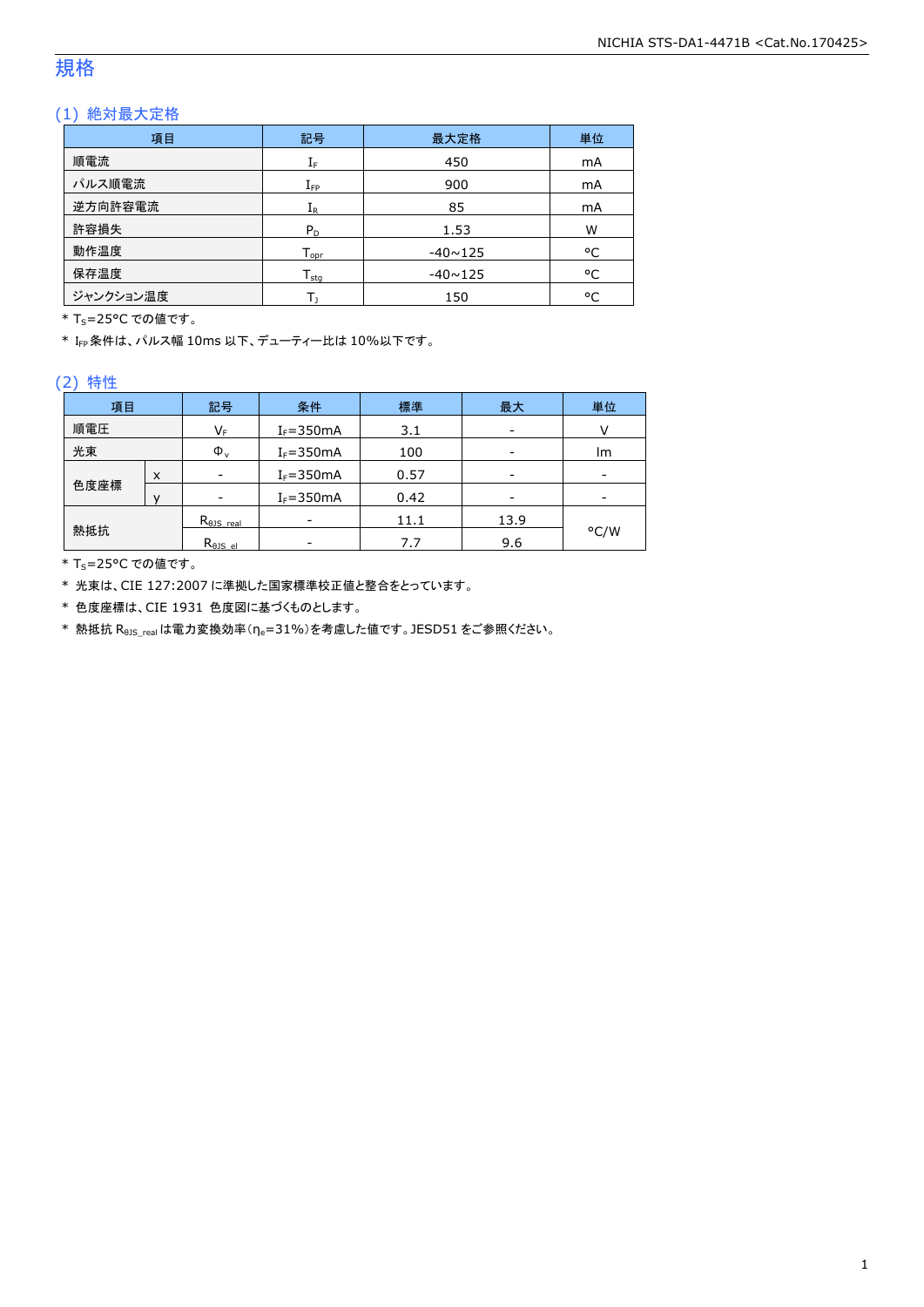## ランク分け

| 項目  | ランク                      | 最小    | 最大    | 単位 |  |
|-----|--------------------------|-------|-------|----|--|
| 順電圧 | $\overline{\phantom{a}}$ | 2.7   | 3.4   |    |  |
|     | P18                      | 101.8 | 121.1 | Im |  |
| 光束  | P17                      | 85.6  | 101.8 |    |  |
|     | P16                      | 72.0  | 85.6  |    |  |

色度範囲

|   | ランク L3 |       |       |       |
|---|--------|-------|-------|-------|
| x | 0.576  | 0.549 | 0.562 | 0.589 |
|   | 0.407  | 0.425 | 0.438 | 0411  |

\* T<sub>S</sub>=25°C での値です。

\* 順電圧は±0.05V の公差があります。

\* 光束は±5%の公差があります。

\* 色度は±0.003 の公差があります。

\* 1 注文単位に対して上記のランクを納入します。 又、その納入比率は問わないものとします。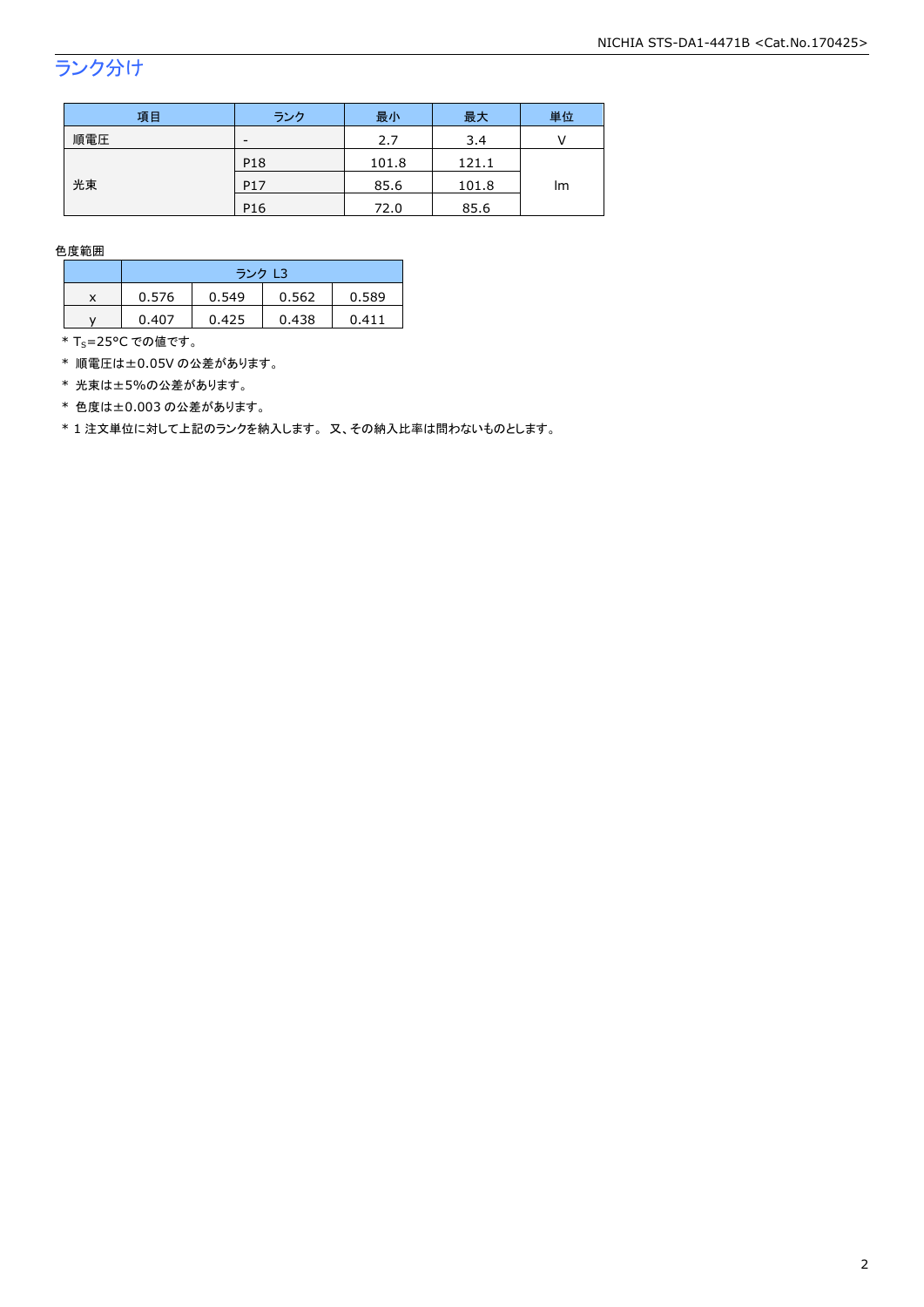色度図

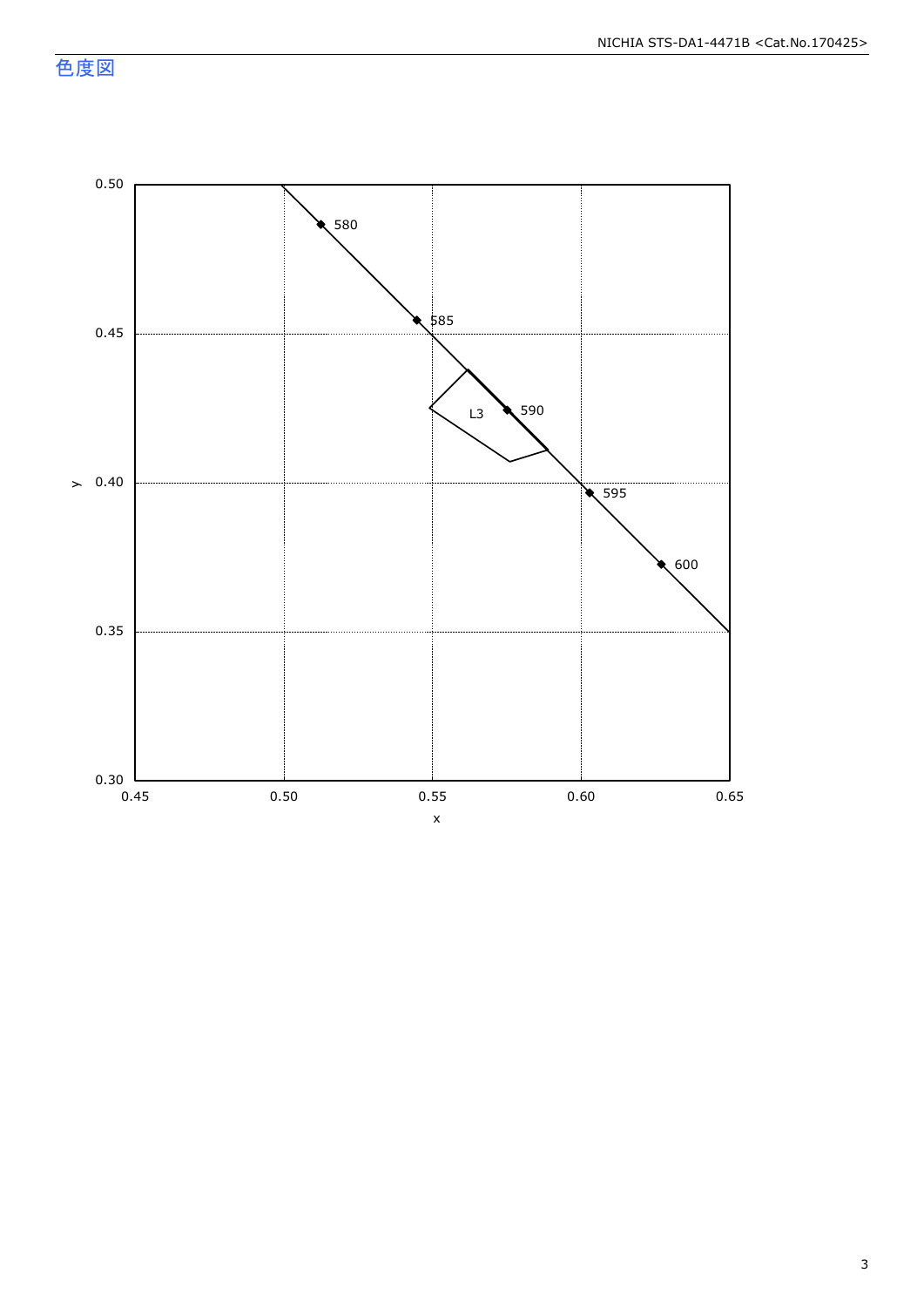## 外形寸法

- 
- \* 本製品はRoHS指令に適合しております。<br>This product complies with RoHS Directive. \* まいちゃん ていることについて、 はっというのは、 ではいいのは、 ではないのは、 STS-DA7-10221A<br>\* 括弧で囲まれた寸法は参考値です。 STS-DA7-10221A ト<br>The dimension(s) in parentheses are for reference purposes.
	- 管理番号 No.





| 項目 Item                                           | 内容 Description                                                           |  |
|---------------------------------------------------|--------------------------------------------------------------------------|--|
| パッケージ材質<br>Package Materials                      | セラミックス<br>Ceramics                                                       |  |
| 封止樹脂材質<br><b>Encapsulating Resin</b><br>Materials | シリコーン樹脂<br>(拡散剤+蛍光体入り)<br>Silicone Resin<br>(with diffuser and phosphor) |  |
| 電極材質<br><b>Electrodes Materials</b>               | 金メッキ<br>Au-plated                                                        |  |
| 質量<br>Weight                                      | $0.023q$ (TYP)                                                           |  |

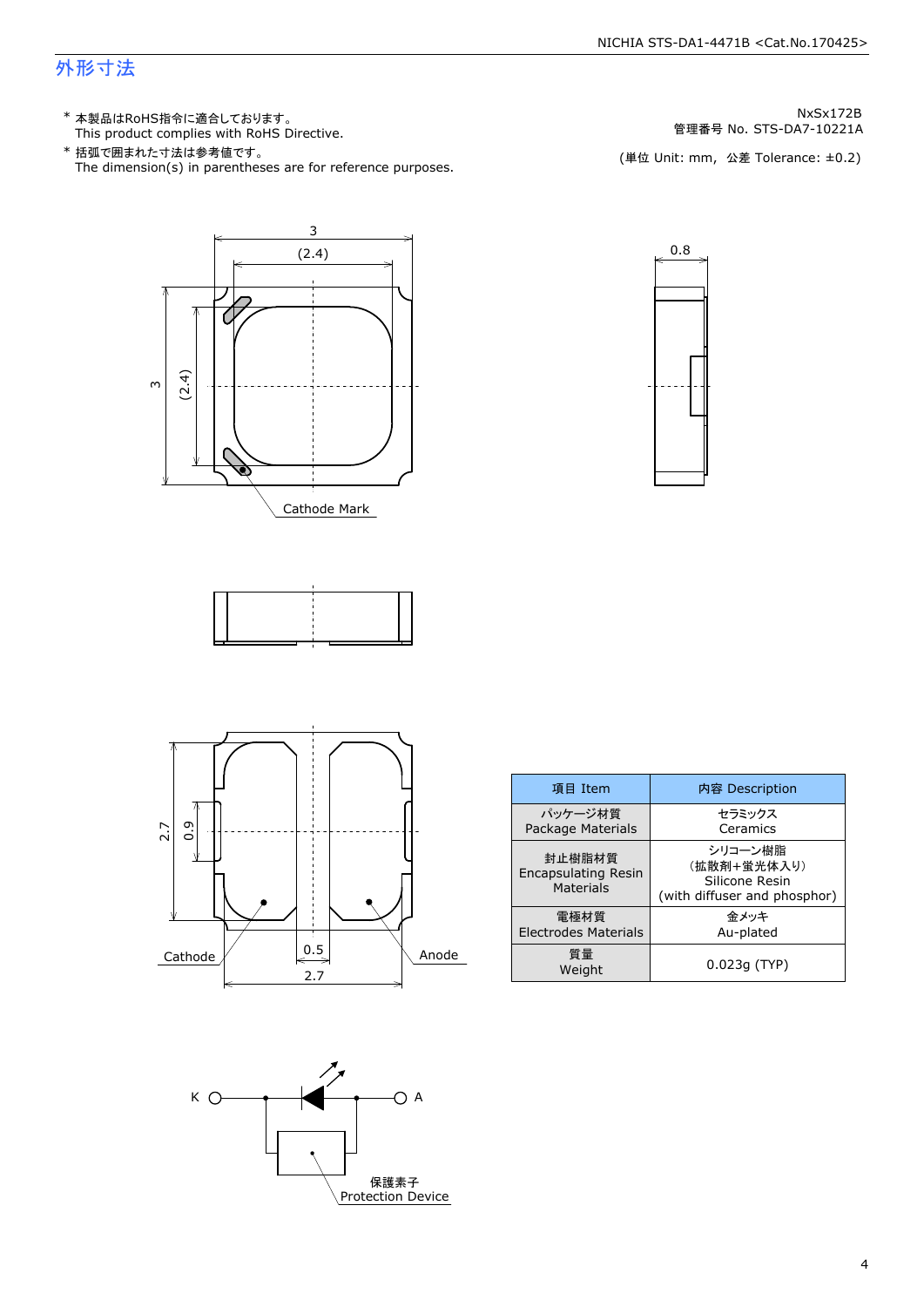## はんだ付け

● リフロー推奨条件(Pb フリーはんだ使用時)

#### ● 手はんだ推奨条件

| 度 | 以下<br>)°C |
|---|-----------|
| 間 | ›以内       |



● 推奨取り付けパターン



- \* 本製品は、リフロー対応品です。 ディップはんだについては保証できません。
- \* リフローはんだは 2 回まで、手はんだは 1 回までとして下さい。
- \* ピーク温度からの冷却温度勾配が緩やかになるように配慮して、急冷却を避けて下さい。
- \* 大気リフローの場合、リフロー時の熱や雰囲気の影響により、光学的劣化を起こすことがあります。リフローに際しては、窒素リフローを推奨します。
- \* 本製品は、封止材料にシリコーン樹脂を用いているため、上面の封止部が柔らかく、力が加わると傷、欠け、剥がれ、製品の変形、断線や信頼性に 影響を及ぼす恐れがあります。封止部に圧力を加えないで下さい。
- \* 基本的にはんだの取り付け後の修正は行わないで下さい。 やむをえず修正する場合は、双頭式のはんだコテを使用して下さい。 また、事前に修正による特性の劣化のなきことを確認の上行って下さい。
- \* はんだ付け時、加熱された状態で LED にストレスを加えないで下さい。
- \* 実装機を使用する場合は、本製品にあった吸着ノズルを選定下さい。 発光面サイズより小径のノズルを使用しますと発光面を傷つけると共に LED が不灯に至る可能性があります。
- \* あくまで推奨ランドは LED を問題無く取り付けられるランドサイズとなっています。高密度実装などで実装精度が必要となる場合は、 それに適したランド形状を検討下さい。
- \* はんだの種類はリフロー温度や手はんだ温度を加味して選定下さい。
- \* フラックスを使用する場合はノンハロゲンタイプを推奨します。また LED に直接フラックスがかかるような工程設計は行わないで下さい。
- \* 取り付けパターンに対して、はんだ種類及びはんだ塗布量が問題ないことを事前に確認して下さい。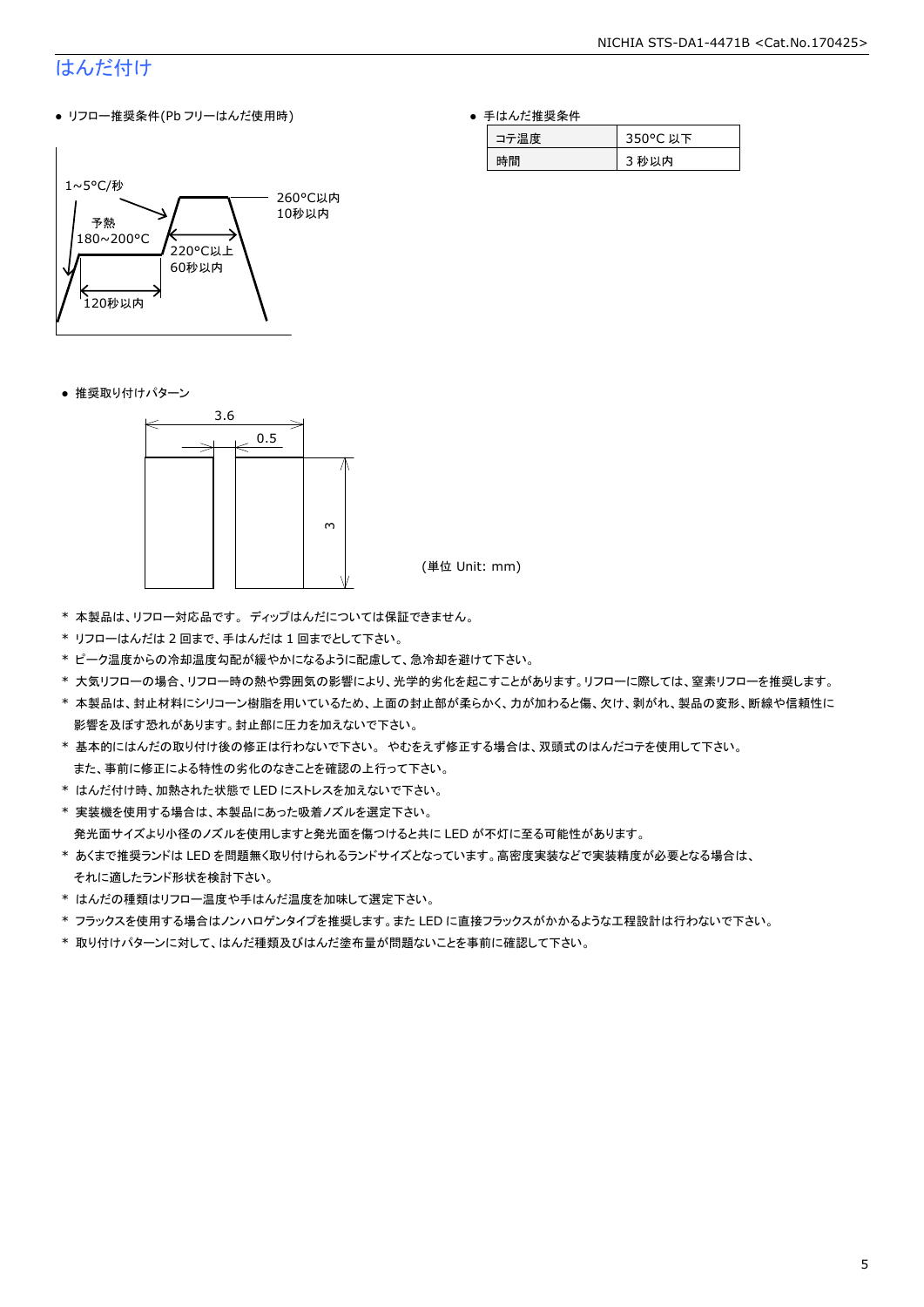## テーピング仕様

#### テーピング部 Tape  $\overline{r}$  $1.75^{\pm0.1}$ 管理番号 No. STS-DA7-9660 (単位 Unit: mm)  $\xrightarrow{4^{\pm 0.1}}$  2±0.05  $0.2^{\pm 0.05}$  $\Phi$  1.5<sup>+0.1</sup> Cathode Mark  $3.5*0.05$  $\alpha^+$ 3.3±0.1  $1.05^{+0.1}$  $4^{\pm 0.1}$  $\Phi$  1<sup>+0.25</sup>  $3.3^{\pm0.1}$ エンボスキャリアテープ Embossed Carrier Tape トレーラ部/リーダ部 Trailer and Leader トップカバーテープ Top Cover Tape  $\bigcirc$  $\bigcirc$ ◯ С  $\bigcirc$ 引き出し方向 Feed Direction ₩ -55 49 LED装着部<br>Loaded Pockets トレーラ部MIN 160mm(空部)<br>Trailer 160mm MIN (Empty Pockets) Loaded Pockets Leader with Top Cover Tape<br>- Homm MIN (Empty Pockets) Loaded Pockets Loader with Top Cover Tape 100mm<br>- リーダ部MIN 400mm MIN (ニューリーダ部MIN 400mm MIN Leader w リール部 Reel $\begin{picture}(180,10) \put(0,0){\line(1,0){10}} \put(15,0){\line(1,0){10}} \put(15,0){\line(1,0){10}} \put(15,0){\line(1,0){10}} \put(15,0){\line(1,0){10}} \put(15,0){\line(1,0){10}} \put(15,0){\line(1,0){10}} \put(15,0){\line(1,0){10}} \put(15,0){\line(1,0){10}} \put(15,0){\line(1,0){10}} \put(15,0){\line(1,0){10}}$  $180^{+9}$ \* 数量は1リールにつき 4000個入りです。<br>Reel Size: 4000pcs 実装作業の中断などでエンボスキャリアテープをリールに巻き取る場合、<br>エンボスキャリアテープを強く(10N以上)締めないで下さい。<br>LEDがカバーテープに貼り付く可能性があります。 **PLY to a**  $\chi^2$ When the tape is rewound due to work interruptions,  $+100 + 100 + 100$ no more than 10N should be applied to  $\leftarrow$ the embossed carrier tape.<br>The LEDs may stick to the top cover tape. f**Q**3%2 \* JIS C 0806電子部品テーピングに準拠しています。<br>The tape packing method complies with JIS C 0806<br>(Packaging of Electronic Components on Continuous Tapes). The tape packing method complies with JIS C 0806  $11.4^{\pm1}$

ラベル Label

6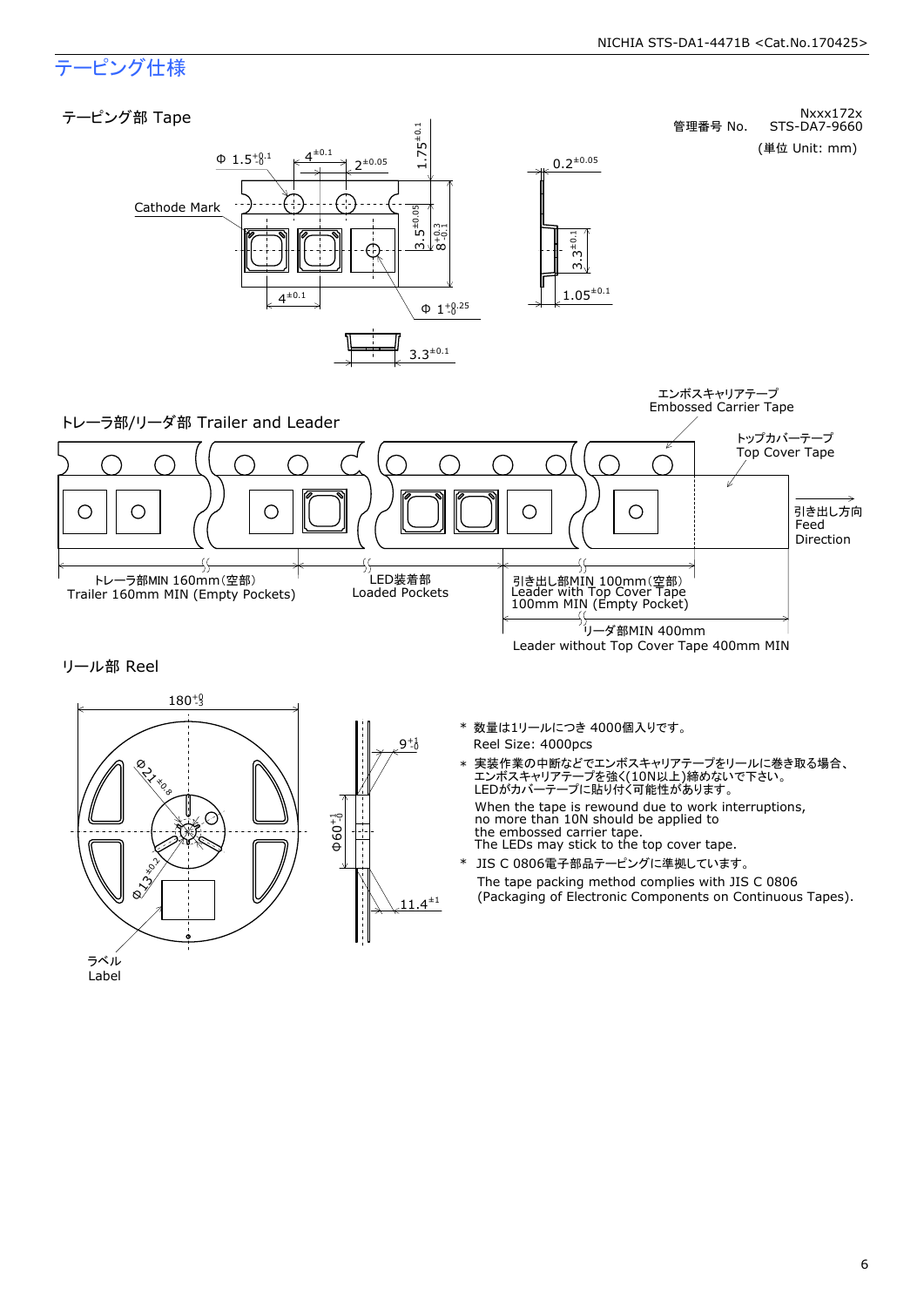## 梱包仕様

シリカゲルとともにリールをアルミ防湿袋に入れ、熱シールにより封をします。<br>Reels are shipped with desiccants in heat-sealed moisture-proof bags.

Nxxxxxxx<br>管理番号 No. STS-DA7-0006C



ラベル Label ØNICHIA XXXX LED<br>|xxxxxxx<br>\*\*\*\*\*\*\*<br>'Mxxxx-RRR<br>PCS & Rohs TYPE NXXXXXXX<br>
LOT YMXXXX-R<br>
QTY. PCS YMxxxx-RRR

アルミ防湿袋を並べて入れ、ダンボールで仕切ります。<br>Moisture-proof bags are packed in cardboard boxes<br>with corrugated partitions.





- 客先型名を\*\*\*\*\*\*\*で示します。<br>客先型名が設定されていない場合は空白です。<br>\*\*\*\*\*\*\* is the customer part number.<br>If not provided, it will not be indicated on the label.
- ロット表記方法についてはロット番号の項を<br>参照して下さい。 \* ロット表記方法についてはロット番号の項を<br>参照して下さい。<br>For details, see "LOT NUMBERING CODE"<br>in this document.
- The label does not have the RANK field for \* ランク分けがない場合はランク表記はありません。<br>The label does not have the RANK field fi<br>un-ranked products.
- 
- \* 取り扱いに際して、落下させたり、強い衝撃を与えたりしますと、製品を損傷させる原因になりますので注意して下さい。<br>Do not drop or expose the box to external forces as it may damage the products.<br>\* ダンボールには防水加工がされておりませんので、梱包箱が水に濡れないよう注意して下さい。<br>Do not expose to water. The box is n \* 本製品はテーピングしたのち、輸送の衝撃から保護するためダンボールで梱包します。<br>Products shipped on tape and reel are packed in a moisture-proof bag.<br>They are shipped in cardboard boxes to protect them from external forces during transportation.<br>\* 取り扱いに際して、落
- \* ダンボールには防水加工がされておりませんので、梱包箱が水に濡れないよう注意して下さい。
-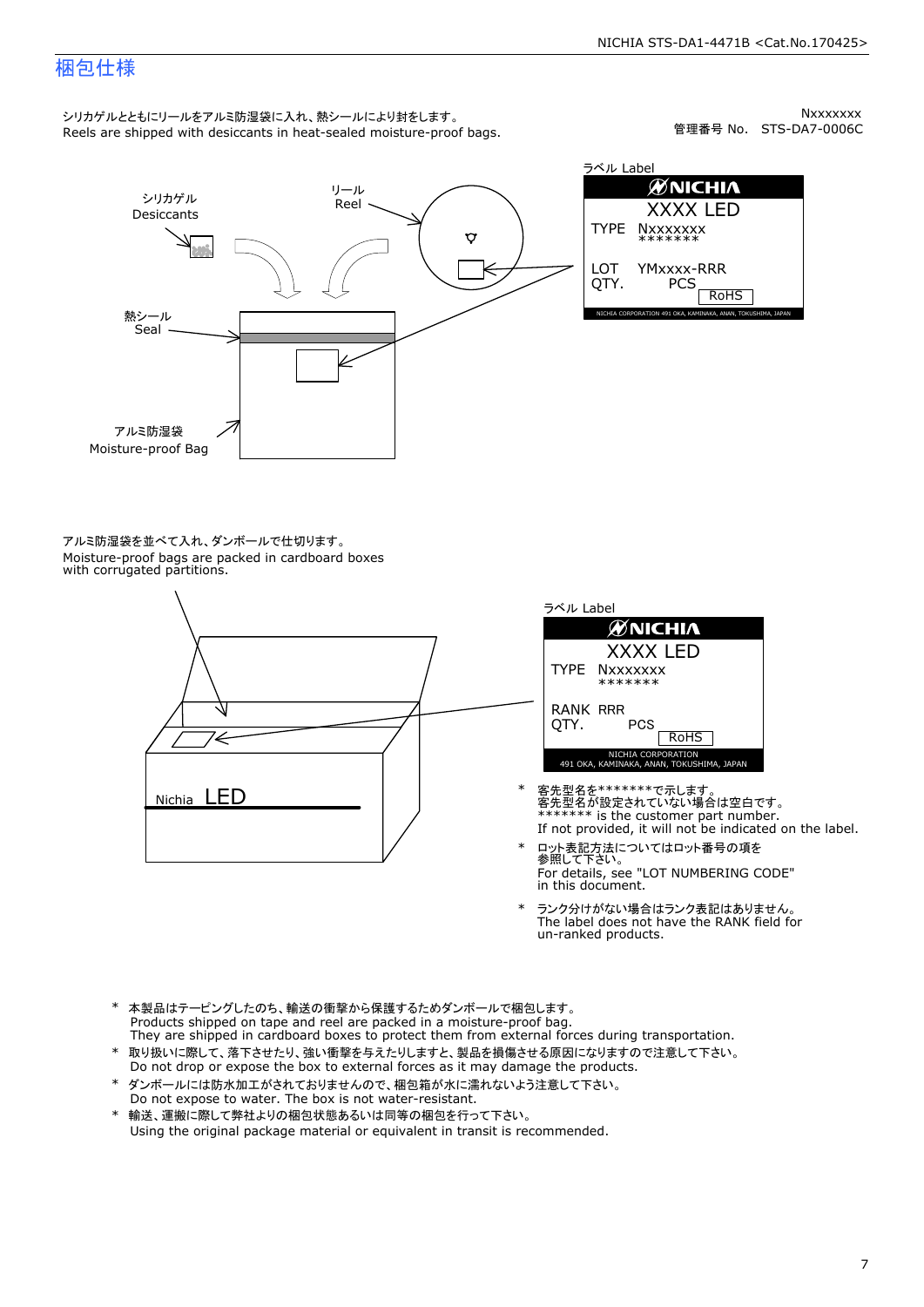## ロット番号

ロット番号は以下のように英数字で表記します。

- YMxxxx RRR
- Y 製造年

| 年    |   |  |  |  |
|------|---|--|--|--|
| 2016 | G |  |  |  |
| 2017 | Н |  |  |  |
| 2018 |   |  |  |  |
| 2019 |   |  |  |  |
| 2020 | Κ |  |  |  |
| 2021 |   |  |  |  |

#### M - 製造月

|   | м | 目  | M |
|---|---|----|---|
|   |   |    |   |
|   | 2 | 8  | 8 |
|   |   | q  | q |
|   |   | 10 |   |
|   |   |    | R |
| ĥ |   | 12 |   |

 xxxx-当社管理番号 RRR-色度ランク、光束ランク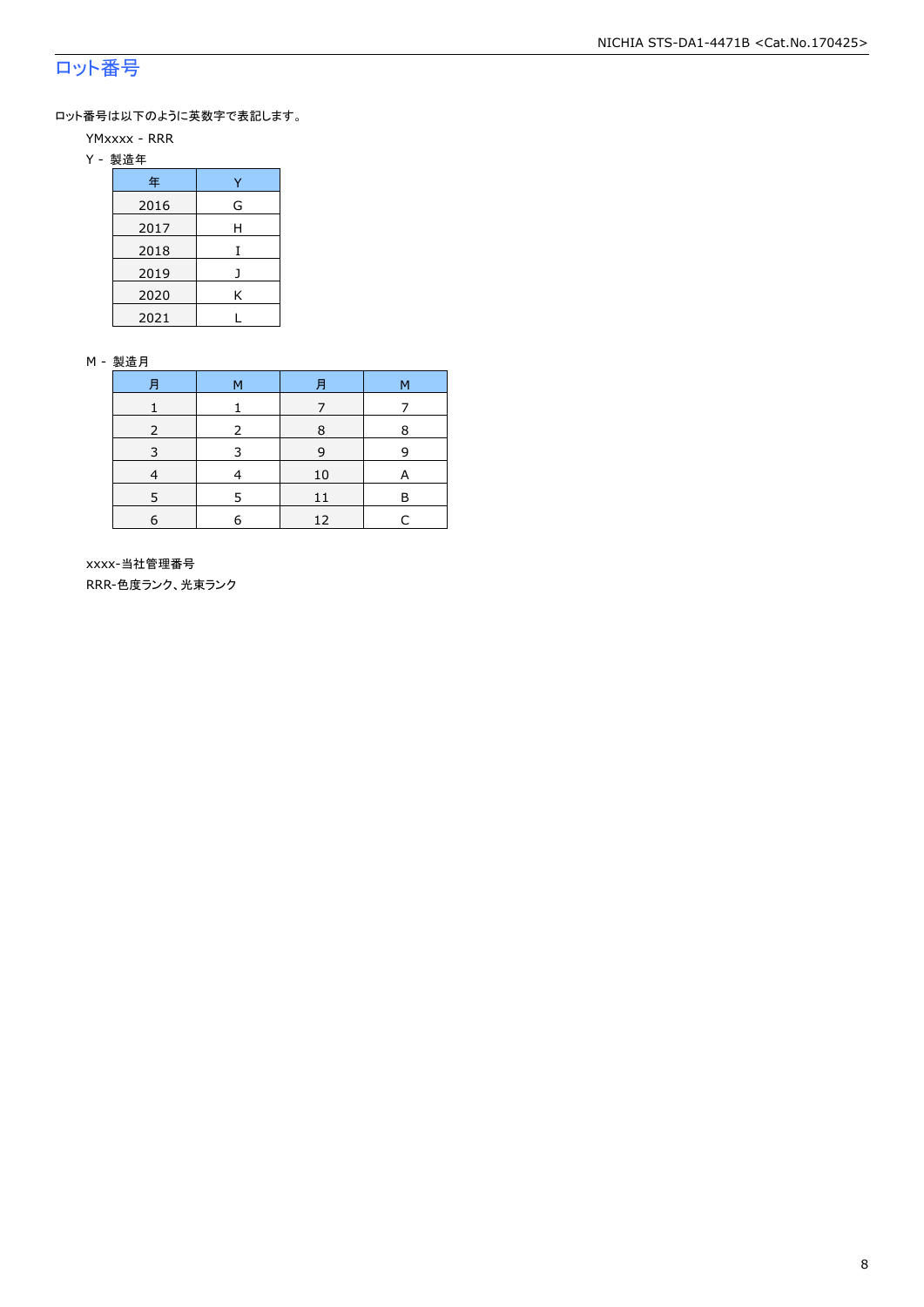## ディレーティング特性

NJSx172B 管理番号 No. STS-DA7-10222



はんだ接合部温度(カソード側)-許容順電流特性 **Solder Temperature(Cathode Side) vs Allowable Forward Current**



デューティー比-許容順電流特性 **Duty Ratio vs Allowable Forward Current**

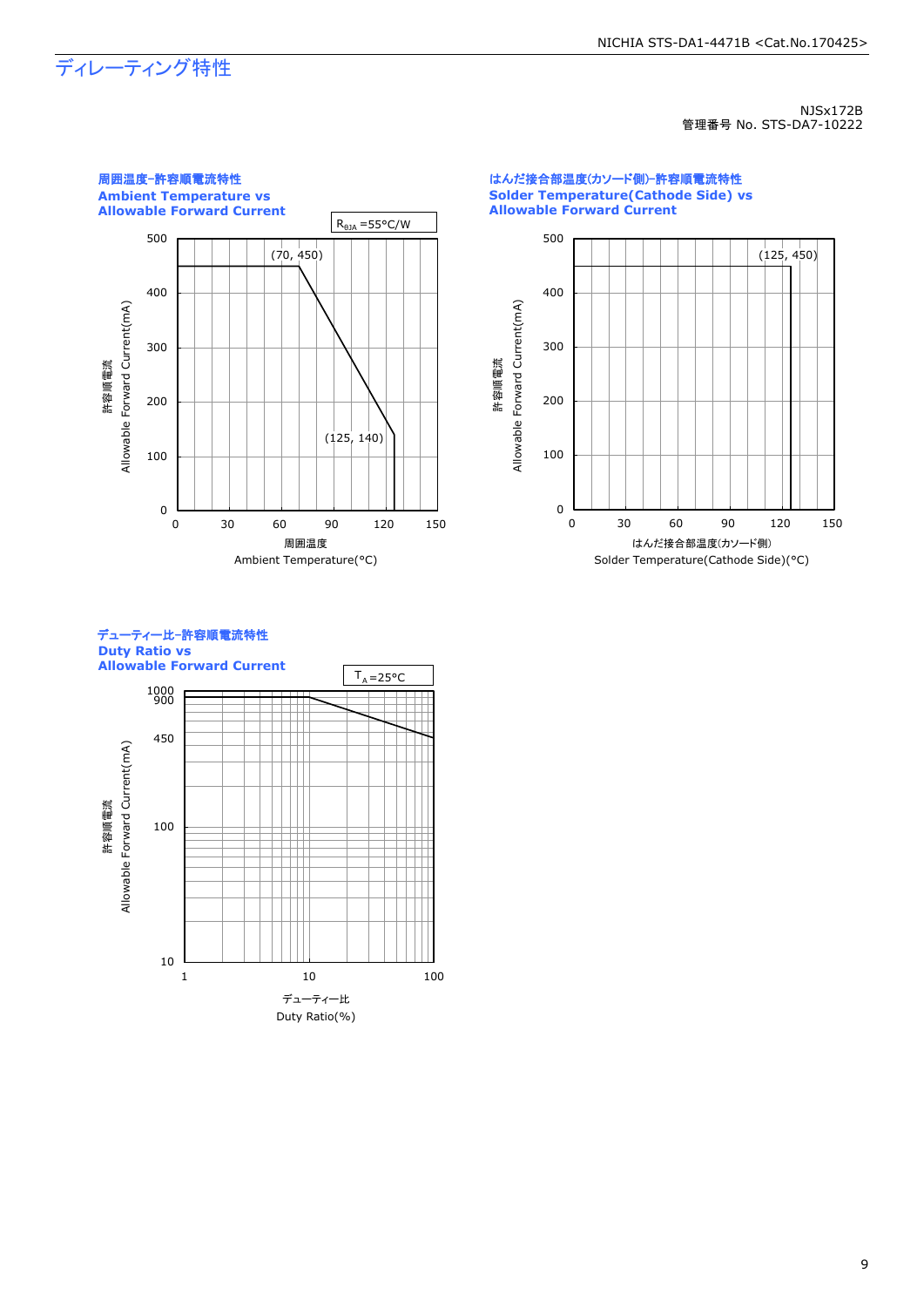#### NICHIA STS-DA1-4471B <Cat.No.170425>

## 光学特性

\* 本特性は参考です。 All characteristics shown are for reference only and are not guaranteed.

NJSA172B 管理番号 No. STS-DA7-10226A



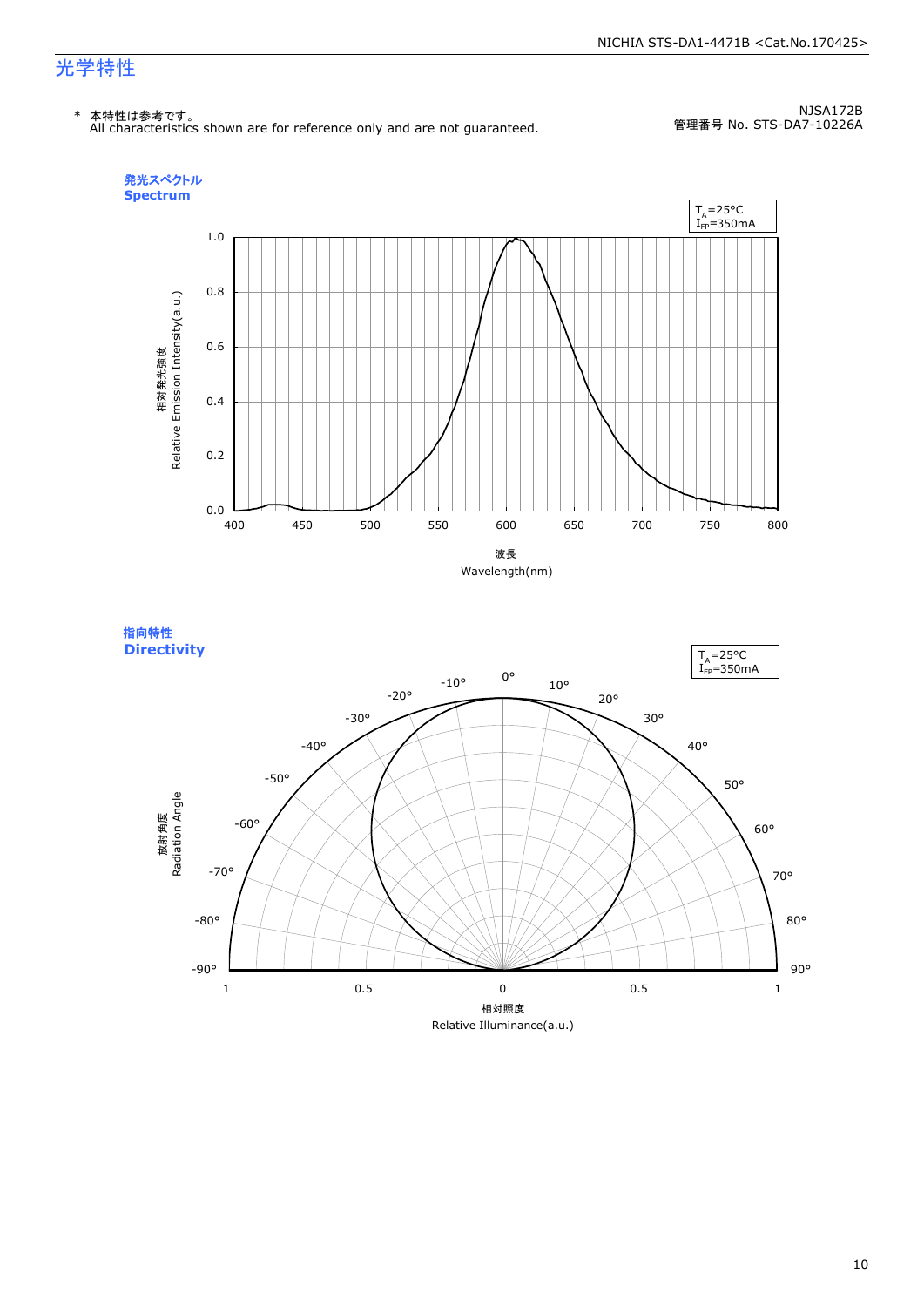## 電流温度特性

#### \* 本特性は参考です。

All characteristics shown are for reference only and are not guaranteed.

NJSA172B 管理番号 No. STS-DA7-10227A

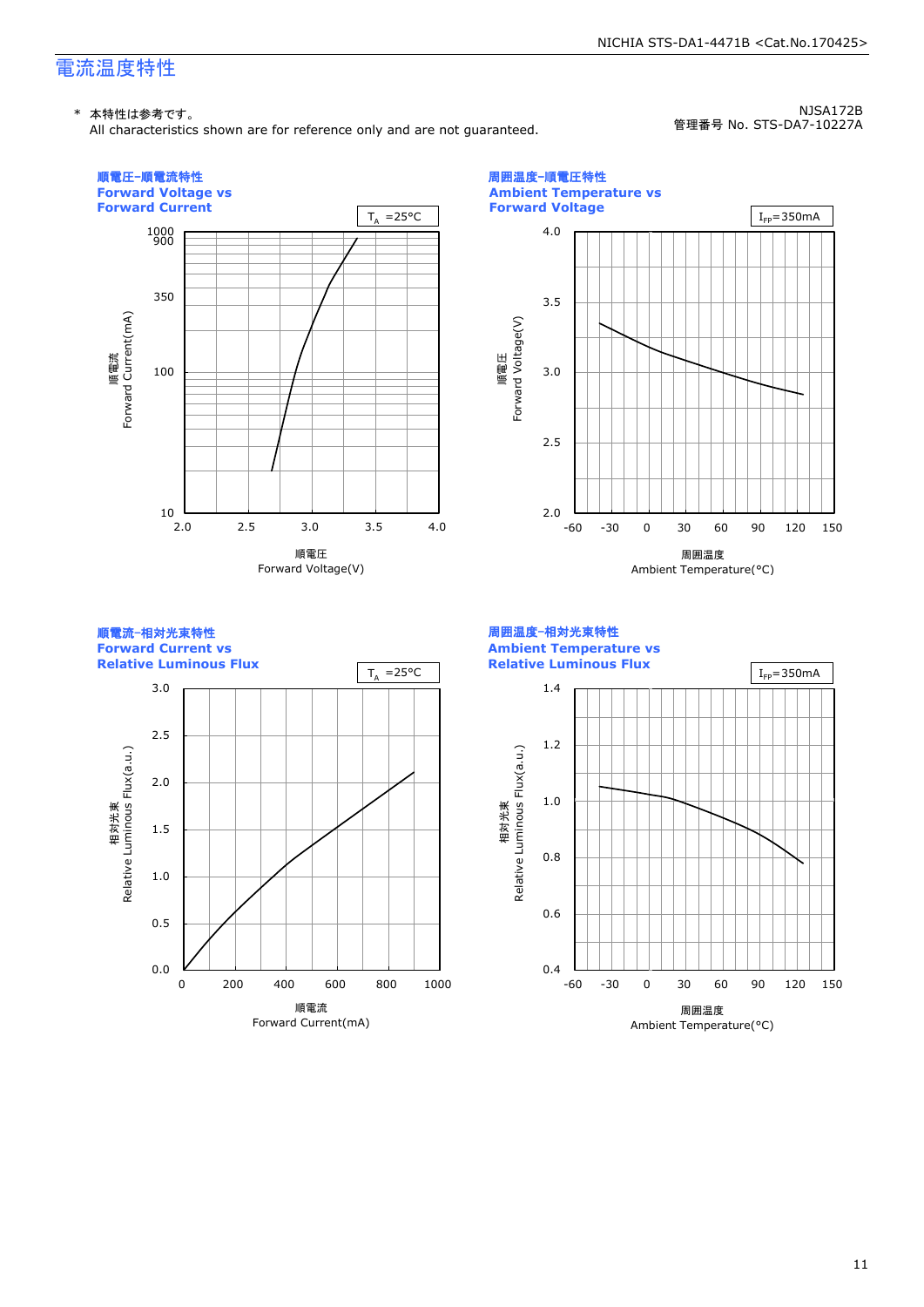## 電流温度特性

## \* 本特性は参考です。

All characteristics shown are for reference only and are not guaranteed.

NJSA172B 管理番号 No. STS-DA7-10228A



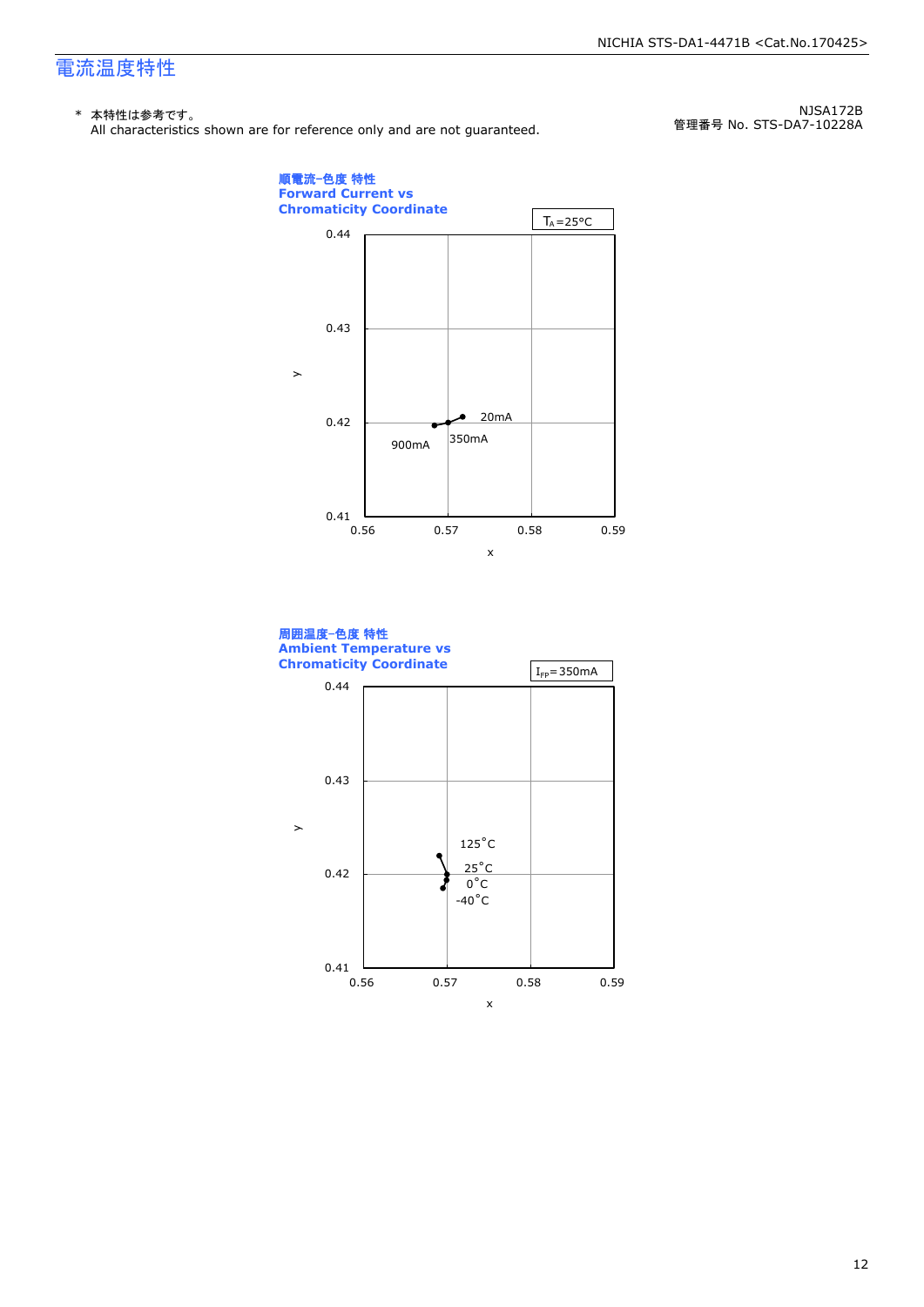## 信頼性

## (1) 試験項目と試験結果

| 試験項目      | 参照規格                            | 試験条件                                                        | 試験時間     | 故障判定<br>基準 No. | 故障数/試験数 |
|-----------|---------------------------------|-------------------------------------------------------------|----------|----------------|---------|
| はんだ耐熱性    | <b>JEITA ED-4701</b>            | T <sub>sid</sub> =260°C, 10秒, 2回                            |          |                |         |
| (リフローはんだ) | 300 301                         | (前処理 30°C, 70%, 168 時間)                                     |          | #1             | 0/22    |
| はんだ付け性    | JEITA ED-4701                   | T <sub>sld</sub> =245±5°C, 5秒                               |          |                |         |
| (リフローはんだ) | 303 303A                        | 鉛フリーはんだ(Sn-3.0Ag-0.5Cu)                                     |          | #2             | 0/22    |
| 熱衝撃       | JEITA ED-4701<br>300 307        | -40°C(1分)~125°C(1分),<br>遷移時間 10秒<br>(前処理 30°C, 70%, 168 時間) | 100 サイクル | #1             | 0/50    |
| 温度サイクル    | JEITA ED-4701<br>100 105        | -40°C(30 分)~25°C(5 分)~<br>125°C(30 分)~25°C(5 分)             | 100 サイクル | #1             | 0/50    |
| 温湿度サイクル   | JEITA ED-4701<br>200 203        | 25°C~65°C~-10°C, 90%RH<br>24 時間/1 サイクル                      | 10 サイクル  | #1             | 0/50    |
| 高温保存      | JEITA ED-4701<br>200 201        | $T_A = 125$ °C                                              | 1000 時間  | #1             | 0/50    |
| 高温高湿保存    | JEITA ED-4701<br>100 103        | $T_A = 60^{\circ}$ C, RH = 90%                              | 1000 時間  | #1             | 0/50    |
| 低温保存      | <b>JEITA ED-4701</b><br>200 202 | $T_A = -40$ °C                                              | 1000 時間  | #1             | 0/50    |
| 連続動作      |                                 | $T_A = 25$ °C, I <sub>F</sub> =450mA<br>試験基板は下記注記参照         | 1000 時間  | #1             | 0/50    |
| 高温連続動作    |                                 | $T_A = 125$ °C, I <sub>F</sub> =140mA<br>試験基板は下記注記参照        | 1000 時間  | #1             | 0/50    |
| 高温高湿連続動作  |                                 | 60°C, RH=90%, IF=350mA<br>試験基板は下記注記参照                       | 1000 時間  | #1             | 0/50    |
| 低温連続動作    |                                 | $T_A = -40$ °C, I <sub>F</sub> =350mA<br>試験基板は下記注記参照        | 1000 時間  | #1             | 0/50    |
| 耐溶剤性      | <b>JEITA ED-4701</b><br>500 501 | 溶剤: イソプロピルアルコール, 23±5°C<br>浸せき時間: 5 分                       | 1回       | #1             | 0/22    |
| 振動        | JEITA ED-4701<br>400 403        | 200m/s <sup>2</sup> , 100~2000~100Hz, 4分<br>3方向, 4 サイクル     | 48分      | #1             | 0/10    |
| 静電破壊      | JEITA ED-4701<br>300 304        | HBM, 2kV, 1.5kΩ, 100pF, 順逆 3回                               |          | #1             | 0/22    |

注記:

1) 試験基板: FR4 t=1.6mm、銅箔 t=0.07mm、熱抵抗 R<sub>θJA</sub>≈55°C/W

2) 測定は LED が常温に戻ってから行います。

### (2) 故障判定基準

|  | 基準 No.<br>項目 |                  | 条件            | 判定基準            |  |
|--|--------------|------------------|---------------|-----------------|--|
|  | #1           | 順電圧(VF)          | $I_F = 350mA$ | >初期値×1.1        |  |
|  |              | 光束( $\Phi_{V}$ ) | $I_F = 350mA$ | <初期値×0.7        |  |
|  | #2           | はんだぬれ性           | -             | はんだぬれ面積率が 95%未満 |  |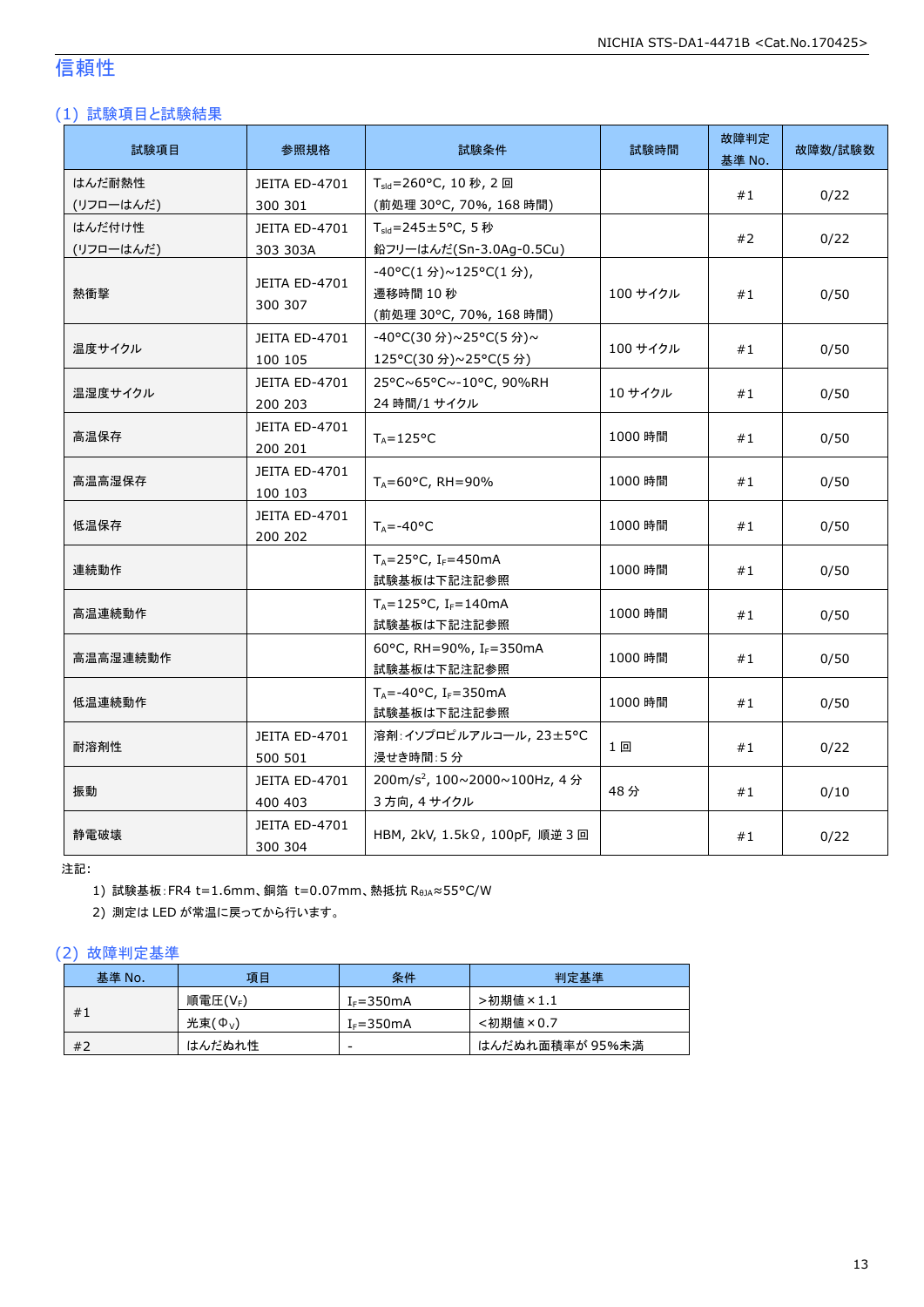## 注意事項

#### (1) 保管

| 条件    |           | 温度                   | 湿度       | 期間        |
|-------|-----------|----------------------|----------|-----------|
|       | アルミ防湿袋開封前 | 30°C 以下              | 90%RH 以下 | 納入日より1年以内 |
| 保管    | アルミ防湿袋開封後 | 30°C 以下              | 70%RH 以下 | 168 時間以内  |
| ベーキング |           | $65 \pm 5^{\circ}$ C | -        | 24 時間以上   |

● 本製品は、MSL3 に相当します。MSL については IPC/JEDEC STD-020 をご確認下さい。

- 本製品は、パッケージに吸収された水分がはんだ付け時の熱で気化膨張することにより、 界面の剥離が発生し光学的劣化を起こす可能性があります。 そのためお客様にて実装するまでの、吸湿量を最小限に抑えるため防湿梱包を実施しております。 アルミ防湿袋に入っているシリカゲルは吸湿が進むと青色から赤色へ変色します。
- アルミ防湿袋を開封後は上記の条件を越えないようにはんだ付けを完了下さい。万一未使用の LED が残った場合は、 シリカゲル入り密閉容器等で保管下さい。なお当社防湿袋に戻し、再封印することを推奨します。
- 保管期間を過ぎた場合は、ベーキング処理を施して下さい。また、保管期間内に同封してあるシリカゲルの青色が無くなった場合も、 同様にベーキングをお願いします。ベーキングは 1 回までとします。
- 電極部分は、金メッキが施されております。腐食性ガス等を含む雰囲気にさらされますと、メッキ表面が変質し、 はんだ付け性の際に問題が生じる事があります。保管時は密閉容器等で保管して下さい。なお当社防湿袋に戻し、再封印することを推奨します。
- 実機に使用する部材(パッキン、接着剤など)については、メッキ表面への影響を考慮して、硫黄成分を含有しているものの使用を避けて下さい。 メッキの表面異常は、導通・接続不良に繋がる可能性があります。また、パッキンを使用する場合は、シリコーンゴム材質のものを推奨します。 その際、低分子量のシロキサンによる機器の接点不良に注意して下さい。
- 急激な温度変化のある場所では、結露が起こりますので温度変化の少ない場所に保管して下さい。
- 埃の多い環境での保管は避けて下さい。
- 直射日光や室温を超えるような環境に長期間さらさないで下さい。

### (2) 使用方法

● LED 毎に絶対最大定格を超えないように回路設計を行って下さい。LED 毎に定電流駆動することを推奨致します。 また定電圧駆動する場合は、(A)の回路は LED の順電圧の影響により LED に流れる電流がばらつく可能性がありますので、(B)の回路を推奨します。



- 本製品は、順方向電流駆動でご使用下さい。また、非点灯時には順逆とも電圧がかからないように配慮下さい。 特に逆電圧が連続的に加わる状態は、マイグレーションを発生させる可能性があり、素子にダメージを与える場合がありますので 避けて下さい。長時間使用しない場合は、安全のために必ず主電源スイッチを切って下さい。
- 本製品は LED の諸特性が安定する定格電流の 10%以上でご使用されることを推奨します。
- 雷サージなどの過電圧が LED に加わらないようにして下さい。
- 屋外で使用される場合は、十分な防水対策、湿度対策、塩害対策を施してご使用下さい。

#### (3) 取り扱い上の注意

- 素手で本製品を取り扱わないで下さい。表面が汚れ、光学特性に影響を及ぼすことがあります。また場合によっては、製品の変形や断線が起こり、 不灯の原因になることがあります。
- ピンセットで本製品を取り扱う場合は、製品へ過度な圧力を掛けないようにして下さい。樹脂部の傷、欠け、剥がれ、製品の変形や断線が起こり、 不灯の原因となります。
- 本製品を落下させてしまった場合には、製品の変形などが発生することがありますのでご注意下さい。
- 本製品の実装後に基板は積み重ねしないで下さい。実装した基板を重ねると、基板が樹脂部に衝撃を与え樹脂部の傷、欠け、剥がれ、 変形・断線、LED 剥がれが発生し、不灯の原因になります。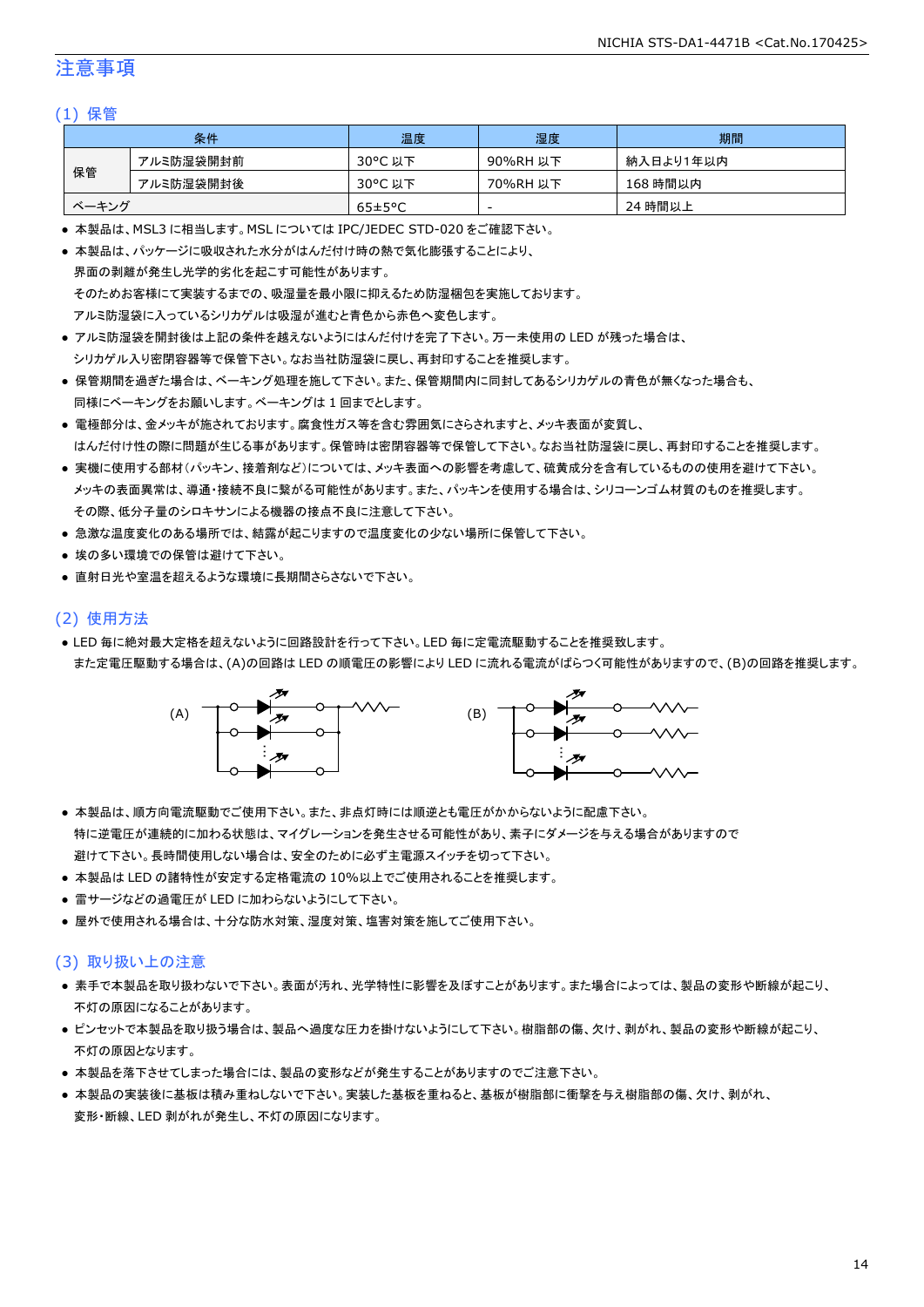## (4) 設計上の注意

- LED を基板にはんだ付けした後の基板分割工程などで基板が曲がると、パッケージ割れが発生することがありますので 基板のたわみやねじりに対して極力ストレスの加わらないような LED 配置にして下さい。
- 基板分割部では LED の取り付け位置によって機械的ストレスが変化しますので、最もストレスが加わらないような位置に配置して下さい。
- 基板分割時は、手割りを避け、専用治具にて行って下さい。
- アルミ基板を使用する際には事前検証を十分行って下さい。使用時の熱ストレスによりはんだクラックが発生する恐れがあります。

### (5) 静電気に対する取り扱い

- 本製品は静電気やサージ電圧に敏感で、素子の損傷や信頼性低下を起こすことがあります。取り扱いに際しては、以下の例を参考に静電気対策を 十分行って下さい。
	- リストストラップ、導電性衣類、導電靴、導電性床材等による電荷の除去 作業区域内の装置、治具等の接地による電荷の除去 導電性材料による作業台、保管棚等の設置
- 使用機器(はんだコテなど)、治具、装置類や作業区域内は適切に接地をして下さい。また、実装される機器等についても サージ対策の実施を推奨します。
- 治具、装置類にガラスやプラスチックなどの絶縁体を使用される場合は以下の例を参考に対策を十分行って下さい。 導電性材料による導電化 加湿による帯電防止

除電器(イオナイザ)による電荷の中和

- 本製品を機器に実装後、特性検査をする際には、静電気による損傷の有無も併せて確認して頂くようお願いします。 電流を下げて(1mA 以下推奨)順電圧検査又は発光検査を実施することで、損傷の有無は検出できます。
- 損傷した LED には、順方向の立ち上がり電圧が低下する、低電流で発光しなくなる等の異常が現れます。 不合格判定基準: (VF<2.0V at IF=0.5mA)

### (6) 熱の発生

- 本製品をご使用の際は、熱の発生を考慮して下さい。通電時の素子の温度上昇は、実装する基板の熱抵抗や本製品の集合状態により変化します。 熱の集中を避け、本製品周囲の環境条件により最大ジャンクション温度(T<sub>J</sub>)を超えることがないよう配慮下さい。
- 本製品周囲の温度条件(TA)により使用電流を決め放熱等の処理を施して下さい。
- 温度についての関係は、次の2つの式で表されます。
	- 1)  $T_1 = T_A + R_{\thetaJA} \cdot W$  2)  $T_1 = T_S + R_{\thetaJS} \cdot W$ \*T<sub>1</sub>=ジャンクション温度: °C、TA=周囲温度: °C T<sub>S</sub>=はんだ接合部温度(カソード側): °C Rena=ダイスから周囲空気までの熱抵抗: °C/W Reis=ダイスから Ts 測定ポイントまでの熱抵抗: °C/W  $W = \frac{1}{2} \lambda \frac{1}{2} \sum_{r=1}^{n} (I_{r} \times V_{r})$ : W



## (7) 洗浄

- ぬれた雑巾、ベンジン、シンナーなどで LED を拭かないで下さい。
- 洗浄する場合は、イソプロピルアルコールを使用して下さい。その他の洗浄剤の使用に当たってはパッケージ及び樹脂が侵され 不具合発生の原因となる場合がありますので、問題のないことを十分確認の上での使用をお願い致します。フロン系溶剤については、 世界的に使用が規制されています。
- LED に汚れが付着した場合にはイソプロピルアルコールを布に付けて良く絞って汚れを拭き取って下さい。
- 超音波洗浄は、基本的には行わないで下さい。やむをえず行う場合は、発振出力や基板の取り付け方により LED への影響が異なりますので、 予め実使用状態で異常のない事を確認の上実施下さい。